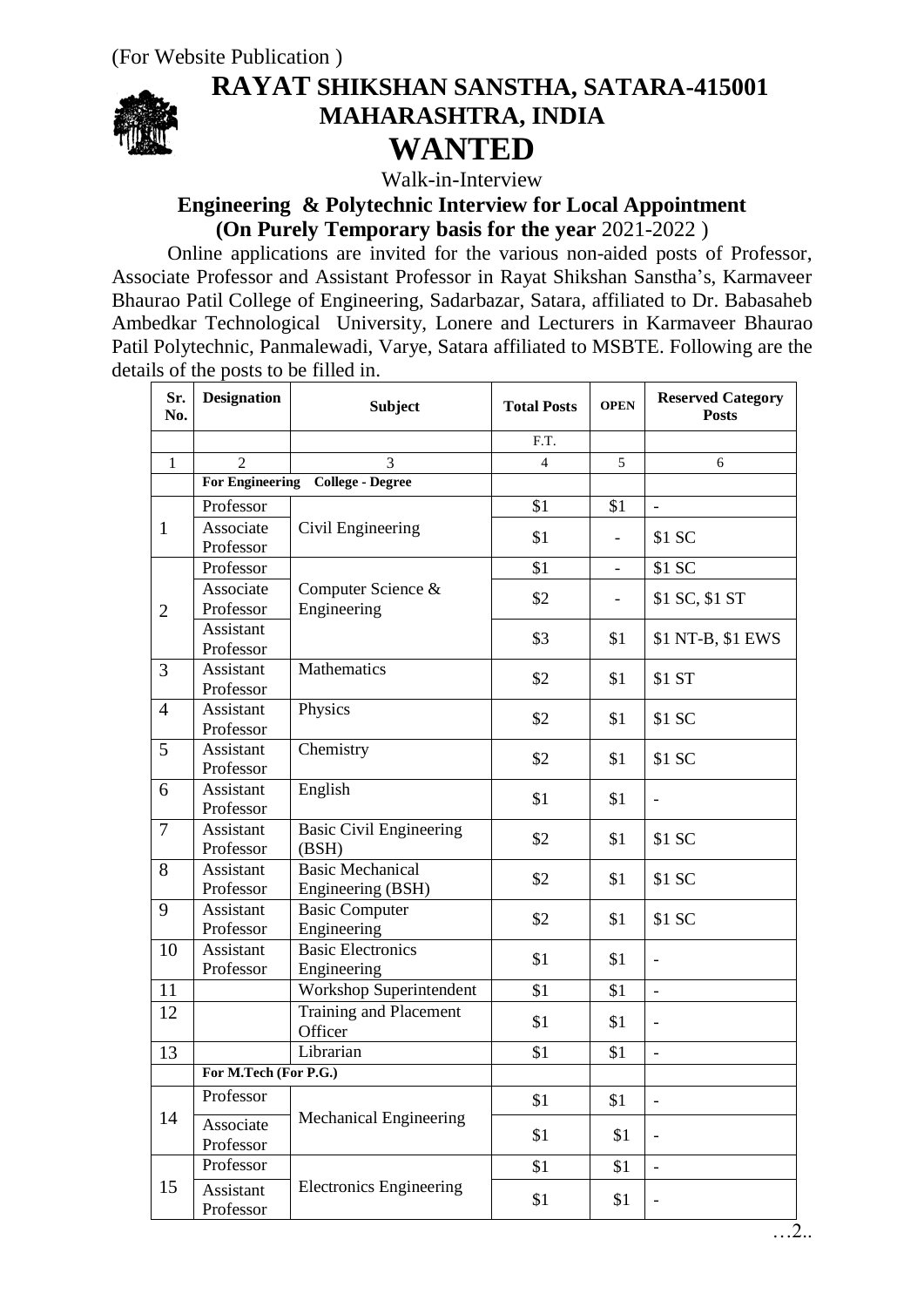| Page no. 2 |  |  |
|------------|--|--|
|------------|--|--|

| Sr. | <b>Designation</b>     | <b>Subject</b>                    | <b>Total</b> | <b>OPEN</b> | <b>Reserved Category Posts</b>                                    |
|-----|------------------------|-----------------------------------|--------------|-------------|-------------------------------------------------------------------|
| No. |                        |                                   | <b>Posts</b> |             |                                                                   |
|     |                        |                                   | F.T.         |             |                                                                   |
|     | <b>For Polytechnic</b> |                                   |              |             |                                                                   |
| 16  | Lecturer               | Civil Engineering                 | \$5          |             | \$1 SC, \$1 ST, \$1 VJA]<br>\$1 NT-B, 1 EWS                       |
| 17  | Lecturer               | Mechanical<br>Engineering         | \$8          | \$1         | \$1SC, \$1 ST, \$1 VJA.<br>\$1 NT-B, \$1 NTC,<br>\$1 OBC, \$1EWS  |
| 18  | Lecturer               | Electronics & Tele<br>Commnutaion | \$5          |             | \$1 SC, \$1 ST, \$1 VJA.<br>\$1 OBC, \$1EWS                       |
| 19  | Lecturer               | <b>Electrical Engineering</b>     | \$6          |             | \$1 SC, \$1 ST, \$1 VJA.<br>\$1 NT-B, \$1 OBC,<br>\$1EWS          |
| 20  | Lecturer               | <b>Computer Engineering</b>       | \$10         | \$3         | \$1 SC, \$1 ST, \$1 VJA.<br>\$1 NT-B, \$1 NTC,<br>\$1 OBC, \$1EWS |
| 21  | Lecturer               | <b>Mathematics</b>                | \$2          | \$1         | \$1SC                                                             |
| 22  | Lecturer               | English                           | $\$$ 2       | \$1         | \$1SC                                                             |
| 23  | Lecturer               | Chemistry                         | \$1          |             | \$1SC                                                             |
| 24  | Lecturer               | Physics                           | \$2          | \$1         | \$1SC                                                             |
| 25  | Lecturer               | <b>Applied Mechanics</b>          | \$1          | \$1         | $\overline{\phantom{a}}$                                          |
| 26  |                        | Workshop Superintendent           | \$1          | \$1         | $\blacksquare$                                                    |
| 27  |                        | Librarian                         | \$1          | \$1         |                                                                   |

#### **\$ Non Grantable**

Note :- "The number. of vacancies mentioned above may be changed due to any reason ''

- 1. The Qualifications for the posts are as per rules prescribed by AICTE, Govt of Maharashtra, Dr. Babasaheb Ambedkar Technological University, Vidyavihar, Lonere- Raigad and M.S.B.T.E from time to time.
- 2. Candidates will have to attend the interview alongwith online printed application form.
- 3. Application must be enclosed with the certified xerox sets of the original documents pertaining to Educational qualification,Date of birth, Caste and the Caste Validity Certificate.
- 4. Candidates must have to produce all original documents at the time of interview
- 5. Candidates have to attend the interview at their own expenses.
- 6. Candidates shall not have any right on these posts in future.
- 7. The posts reserved for backward class candidates will be filled in by the candidates (Domicile of State of Maharashtra) belonging to that particular category only. If candidates belonging to the particular category are not available candidates belonging to other category will be considered for Temporary Local appointment i.e. upto the Selection Committee or upto academic year 2021-2022, whichever is earlier.
- 8. Every candidate should read the instructions carefully & submit the application form online as per the guidelines given below.
- 9. At the time of Interview candidate should follow the precautions of Covid-19 given by the competent authorities of Government.

Page no. 3 . . . .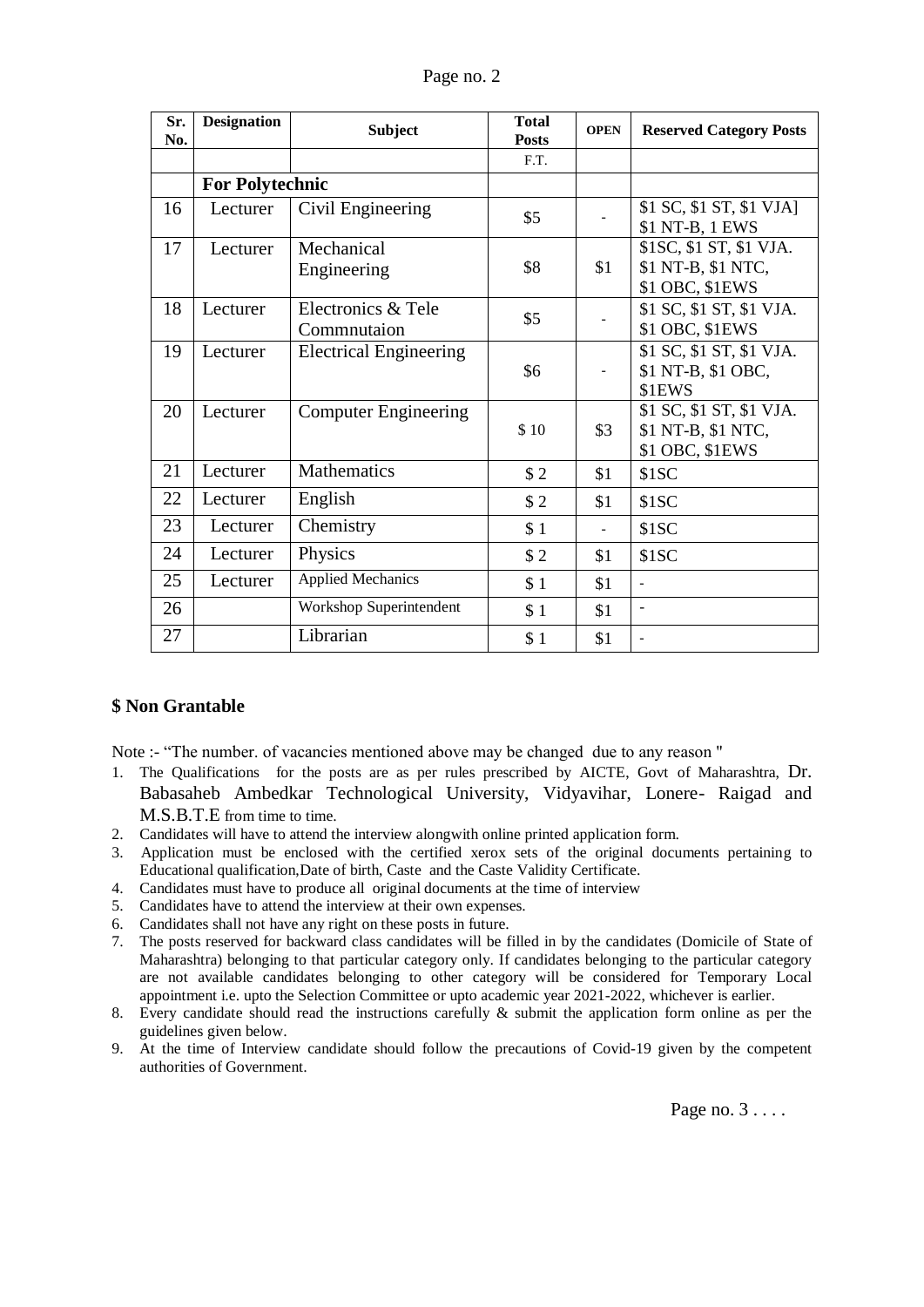#### Page no. 3

Online application fee **Rs.100/- (Rs.Hundred Only) per application which is non-refundable.**

## **Application Process Steps**

### **Application Portal: https://rayatrecruitment.com**

- 1. Read the Advertisement carefully.
- 2. Check the eligibility of post given in advertisement for which you are applying.
- 3. While filling online application, please ready all necessary documents. You will also require **scanned images of your latest passport size photograph** and **signature** to be uploaded while filling the online application form.
- 4. Click on **"Registration for Engineering / Polytechnic "** link to start filling online application form.
- 5. Select the post you want to apply and Please fill the application in English.
- 6. If you are primarily eligible for selected post then proceed and select institute wise post to be applied. Fill the required details asked in the online application form.
- 7. After filling required information, system will generate login ID, password which will be displayed on the screen. (Use Application no as login ID). You will also receive your login ID and password on SMS. (Please enter correct mobile number to get login ID and password by SMS).
- 8. Click on "Login" link and enter login details and fill following information in the form.
	- Personal Information.
	- Address Details.
	- Oualification Details.
	- Experience Details.
	- Upload scanned copy of Photograph and Signature & educational documents.
- 9. Without filling above information your form will not be complete. Fill the above information in online application form.
- 10. Applicant should pay application fee along with bank charges in online mode. After making online payment of application fee, system will send acknowledgement on applicant email.
- 11. After successful payment application print facility will be made available. Take printout of the form for your reference.
- 12. Please pay applicable fee before last date mentioned in the advertisement. Fees once paid are non-refundable.

You do NOT have to send the printout of application form to **Rayat Shikshan Sanstha, Satara.** Your application process is now complete. Please check the website for regular updates.

Page no. 4 . . . .